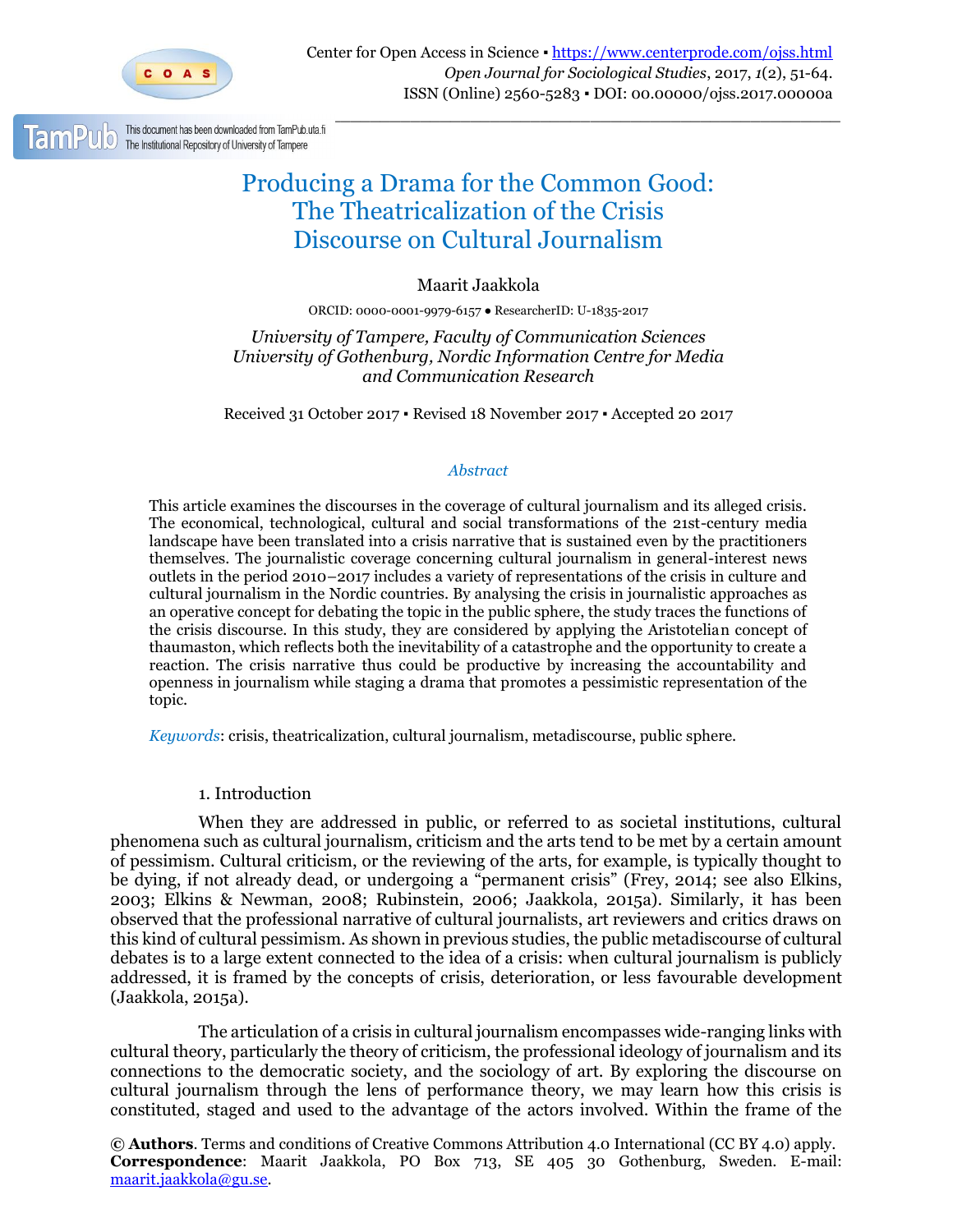sociology of professions, in which professionalism is seen as a historical project based on an ongoing struggle to maintain autonomy and integrity vis-à-vis external intervening factors (Freidson, 2001; Blank, 2007), it seems peculiar that the professional crisis is acknowledged and sustained by the practitioners themselves. The practitioners of traditional professions, such as medical doctors, lawyers, priests and teachers, would not refer to themselves by lamenting the poor foundations of their profession or exposing their inferiority to other professions. Or would they?

 $\Box$ 

- The study of discourse on cultural journalism in the daily press is to a high extent connected to the idea of crisis ("the death of cultural journalism").
- Theatralization of the crisis discourse can be seen as an entry point to the public space, or a way to make the issue journalistically interesting, topical and relevant.
- Theatralization of the crisis also serves as defending the autonomy of the institutions of arts and cultural journalism, which are interconnected, and the common concern for the crisis debaters is thus the loss of autonomy of cultural journalism.

In this article, I address the professional metadiscourse of crisis and cultural journalism in the Nordic countries in order to examine its uses and gain insight into its transformative power in society and public debate. By examining the metadiscourse on the contemporary characteristics and state of cultural journalism during the second decade of the 21st century, which has so far remained unexamined in the Nordic scholarly literature, I intend to determine how the crisis is presented and dramatised in the public sphere. The theatrical approach, which according to Meyer (1992: 66) "seems almost ready-made for the media stage", may help in determining the reasons that the idea of crisis is used to address the state of cultural journalism. With the help of the concept of theatricalization, I will follow the presentations of the crisis to understand how it is staged and used to convey a message.

Specifically, I intend to find answers to the following questions: How is the idea of "crisis" presented in journalistic news coverage that discusses the contemporary cultural journalism? The object of the study is the public metadiscourse concerning cultural journalism in the public sphere of general interest, that is, the daily press created for large audiences.

The Nordic countries, or the geopolitically constructed region of "Norden" (Jukarainen, 1999), has been found to be a relatively culturally and politically homogeneous region. With their strong journalistic professionalism, state interventions and the welfare state ideology, as well as high the circulation of newspapers and high rates of newspaper reading, the Nordic countries show strong similarities in their media systems (Hallin & Mancini, 2004) and journalism cultures (Hanitzsch, 2007), which are supported by their similar systems of journalism education (Hovden et al., 2016). In these countries, cultural journalism has a common basis and thus a similar, established tradition in producing quality dailies (Kristensen & Riegert, 2017). Because cultural performances such as the metadiscourse explored in this article are essentially local (see e.g., Reinelt & Roalch, 1992), it can be assumed that discussions concerning the institution of cultural journalism are rooted in a consistent definition of the phenomenon. Thus, they provide us with possibility of analysing the professional metadiscourse beyond one local or national community.

## 2. Crisis and the theatricalization of discourse

Journalism has been studied in terms of its content or according to the notions of practitioners (e.g., the professional identity of perceived changes in journalism) rather than examining journalistic self-coverage. The object of study in this article is a discourse that represents the discourse of journalism. According to Fiske (2010, 1989: 19), culture is "the active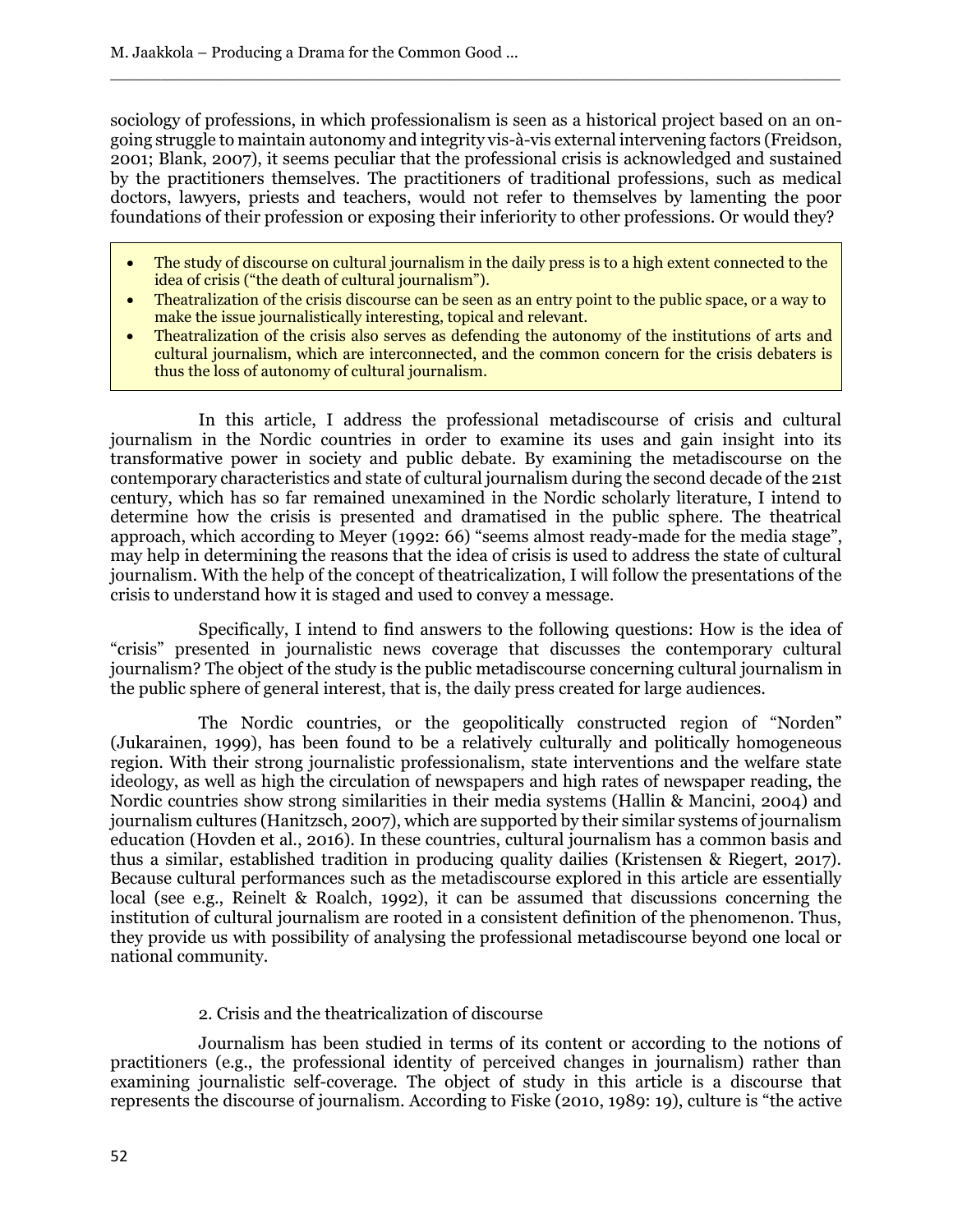process of generating and circulating meanings and pleasures within a social system", and cultural journalism refers to the journalistic process of carrying out this process within the conventional understanding of cultural journalism (for definitions, see Jaakkola 2015a). In cultural journalism, the coverage is metadiscourse because it is discourse on the discourse produced by a discursively produced object. Those involved in producing the discourse on the discursive object are part of that object. In news and feature articles, which rest, to use Gaye Tuchman's classical vocabulary, on the epistemology of the strategic ritual of the objectification of knowledge (Tuchman, 1972), journalism produces objectified presentations of itself in the public sphere. The relationship to the object of reporting, however, is not entirely disclosed; the articles do not typically position the writers as "we" or cultural journalism as "our" habitat. They elude this direct relationship by referring to sources.

\_\_\_\_\_\_\_\_\_\_\_\_\_\_\_\_\_\_\_\_\_\_\_\_\_\_\_\_\_\_\_\_\_\_\_\_\_\_\_\_\_\_\_\_\_\_\_\_\_\_\_\_\_\_\_\_\_\_\_\_\_\_\_\_\_\_\_\_\_\_\_\_\_\_\_\_\_\_\_\_\_\_\_\_\_\_\_\_\_\_\_\_\_\_

The metadiscourse examined in this study is exercised in a public space that is created for relatively large audiences. The audience of general-interest daily newspapers includes all citizens within the circulation area, whereas special-interest magazines and niched online outlets try to reach readers with an initial interest in the subject area. However, they all represent public discourse about a public phenomenon. Metadiscourse is largely connected to performativity; it is produced discourse that is per se independent from whether the conditions discussed are factually true or not. In this context, the production of metadiscourse is a performance, a cultural practice and a practice of presentation in which individuals who are socially embedded in distinct sociocultural and physic-material environments establish an imaginary relationship with their conditions of existence. Hence, imagining a crisis is a performative fact based on a selected discourse, through which an actor tries to impose his or her worldviews on others in public debate.

The prevalence of the idea of crisis plays a distinct role in cultural journalism, which is a type of journalism that is based on criticality, particularly the systematised and institutionalised forms of criticism, arts criticism and reviewing. Since its beginning, modern cultural journalism has been conceived of as providing a forum of free thought and opinionmaking and an intellectual free zone manifest in the frequent occurrence of historical culture wars related to the formation of canons (see e.g., Gates, 1992). This normative ideal is still valid. For example, when the new culture chief of the regional newspaper *Göteborgs-Posten* in Sweden entered his post, he defined cultural journalism as 'the haven of the open mind' (Werner, 2017), which resonates with the argument that cultural journalism is a sanctuary for thoughts that cannot be expressed in other parts of the news outlet. Cultural journalism thus fulfils a fundamental function in a democratic society not only by mediating information, informed opinions, tastes and lifestyles to large audiences but also by both reflecting society and participating in its production. An important part of cultural journalism is the substance area of arts and aesthetics, which formed the core of modern cultural journalism (Jaakkola 2015a).

The word crisis is profoundly etymologically connected to cultural journalism. In the classical Greek theatre, *krisis* was the rigorous mental activity of judgement that was exercised by the audience and the judges, that is, *kritai* who dispensed verdicts about the plays. The criticism of the arts, which is the institutionalised form of publicly evaluating cultural products, is still a central ingredient of cultural journalism. Reflected in the idea of being a haven for free thought, cultural journalism is permeated by the idea of criticality. Indeed, critical cultural journalism is equated with quality cultural journalism. According to Olsen (2014), critical cultural journalism has five features, which are reflected in several discussions: it is investigative, knowledge-based, critical, independent and engaging. By "investigative", he means that journalists are interested in economic and power issues instead of artistic expression and form or the arts as an isolated area of social life. By "knowledge-based" he means that facts rather than taste should be used as guiding principle in journalism. He understands "criticality" as the norm according to which the cultural journalist creates distance from the art world, which is also reflected by "independence", according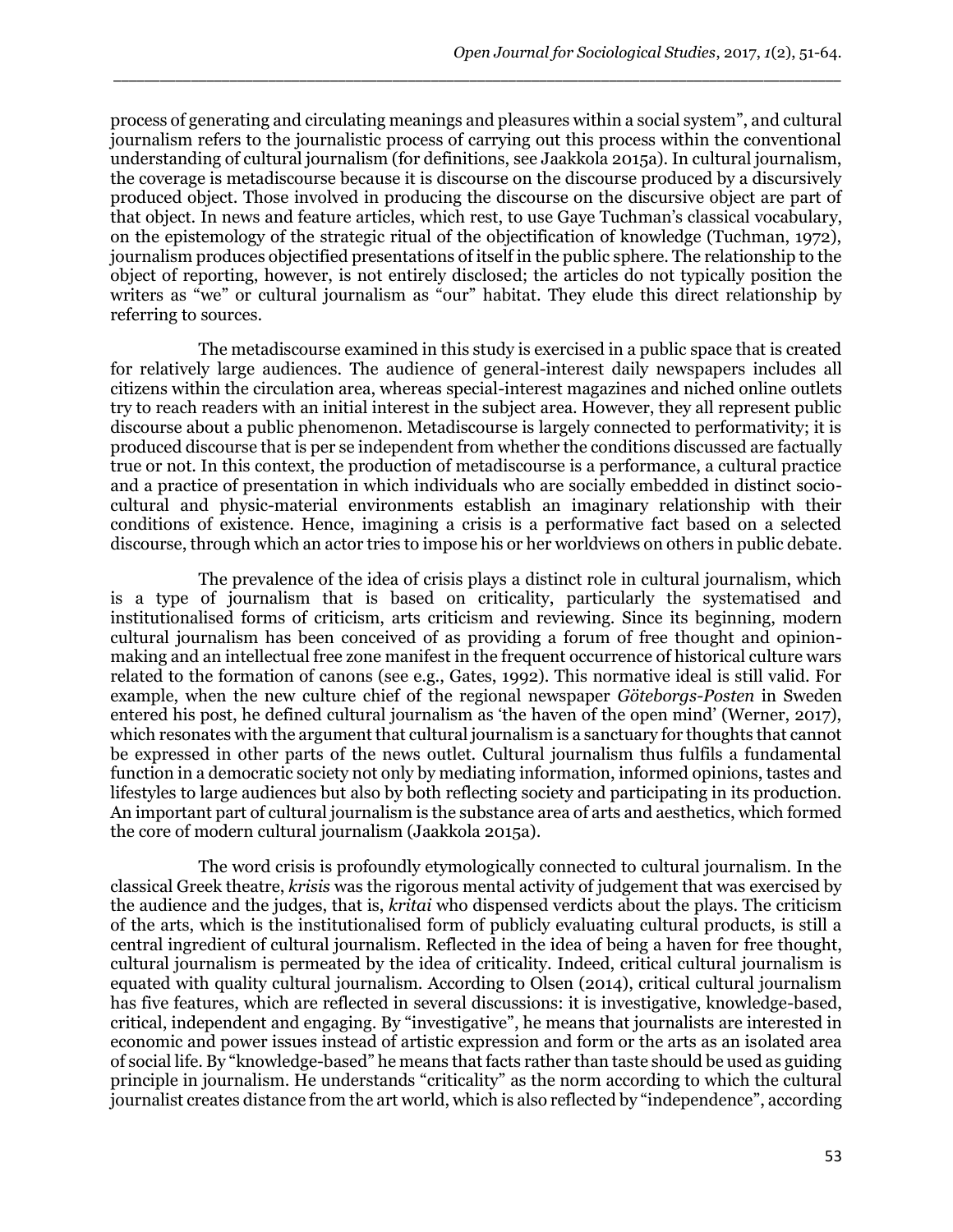to which cultural journalists should set their own agendas instead of following those of the art world. By "engagement", Olsen means the ability to find relevant issues. All these features point to the journalists' ability to create a cultural (or critical) distance from the primary field of cultural production while seeking cultural proximity to the audience.

 $\Box$ 

According to the Oxford English Dictionary, the term crisis is derived through Latin from the Greek root of the noun *krísis*, a "decision, event, turning point" and the Greek verb *krinein*, "to decide". The term has medical origins that refer to the turning point in a disease after which the patient's state either improves or deteriorates (Koselleck, 2006). This definition of crisis thus describes the alleged status quo of journalism as a stage in a sequence of transformational processes, thereby establishing journalism in a temporal context in which the old system can no longer be maintained. It also implies the need for change (Jaakkola, 2014). Indeed, in its most effective state, crisis is described as a surprise. According to Aristotle (350 B.C.E.), "tragedy is an imitation... of events inspiring fear or pity". The effects of a tragedy are "best produced when the events come on us by surprise", and "the effect is heightened when, at the same time, they follow as cause and effect", as "the tragic wonder will then be greater than if they happened of themselves or by accident".

The etymology of the term crisis, which originally referred to the diagnosis of a patient's condition, reveals that the concept is not neutral but presupposes the identification of normative accounts: first, an evaluation or an assessment of a situation to determine whether a turning point exists; second, to determine the direction in which the development will proceed (Jaakkola, 2014). In other words, labelling a critical incident or a specific point in a process as a "crisis" requires a degree of judgement by the communicator. The failure of the critical function of cultural journalism has been described in terms that can be juxtaposed with the term theatricalization, which that has been adapted to the basic concept of this issue (for the definition of theatricalization, see the introduction of this special issue). Theatricalisation and the derivative term theatricality have been used in both a metaphorical and heuristical sense and as a systematised cultural model in different disciplines. It also occurs in a variety of different formulations in cultural studies (Fischer-Lichte, 1995). Theatricalisation is typically bound to the sensualisation and carnivalisation of culture (Takacs, 2017), but in the public sphere, the influential narratives of cultural processes have been the restructuration or colonisation of the public sphere (Habermas (1991, 1962) and represented, for example, in the forms of the colonisation of politics by the media (Meyer, 1992). Theorists of crisis, such as Agamben (2005) and Koselleck (2006), view the colonialised public sphere as a state of exception.

In general, theatricalization can be said to mean failed seriousness in which ambitions and high standards are not fully met. Takacs (2017: 22) has described theatricalization in the frame of historical studies on popular culture as "an increased emphasis on image over essence, style over substance, fantasy over reality, and emotional gesture over reasoned analysis or discourse". In the context of media and communication, similar understandings of "theatricalization" have been both detailed and limited as descriptions of processes labelled as commercialisation (see e.g., Papathanassopoulos, 2001), popularisation or the taking-over of entertainment (Kersten & Janssen, 2016), the "dumbing down" of culture or civilisation (Ursell, 2001), or the de-professionalisation of professions (see e.g., Nygren & Dobek-Ostrowska, 2015). Crisis discourse then could be viewed as an umbrella term for developments that are perceived as unfavourable. They are powerful because they are largely regarded as counter-processes of desirable narratives, such as the professionalisation and canonisation of different types of cultural journalism (Baumann, 2007: Lindberg et al., 2005). These terms accentuate the role of crisis in different ways and combine it with different kinds of processes. However, they have in common the observation of a process that leads to something that is less preferable from the perceiver's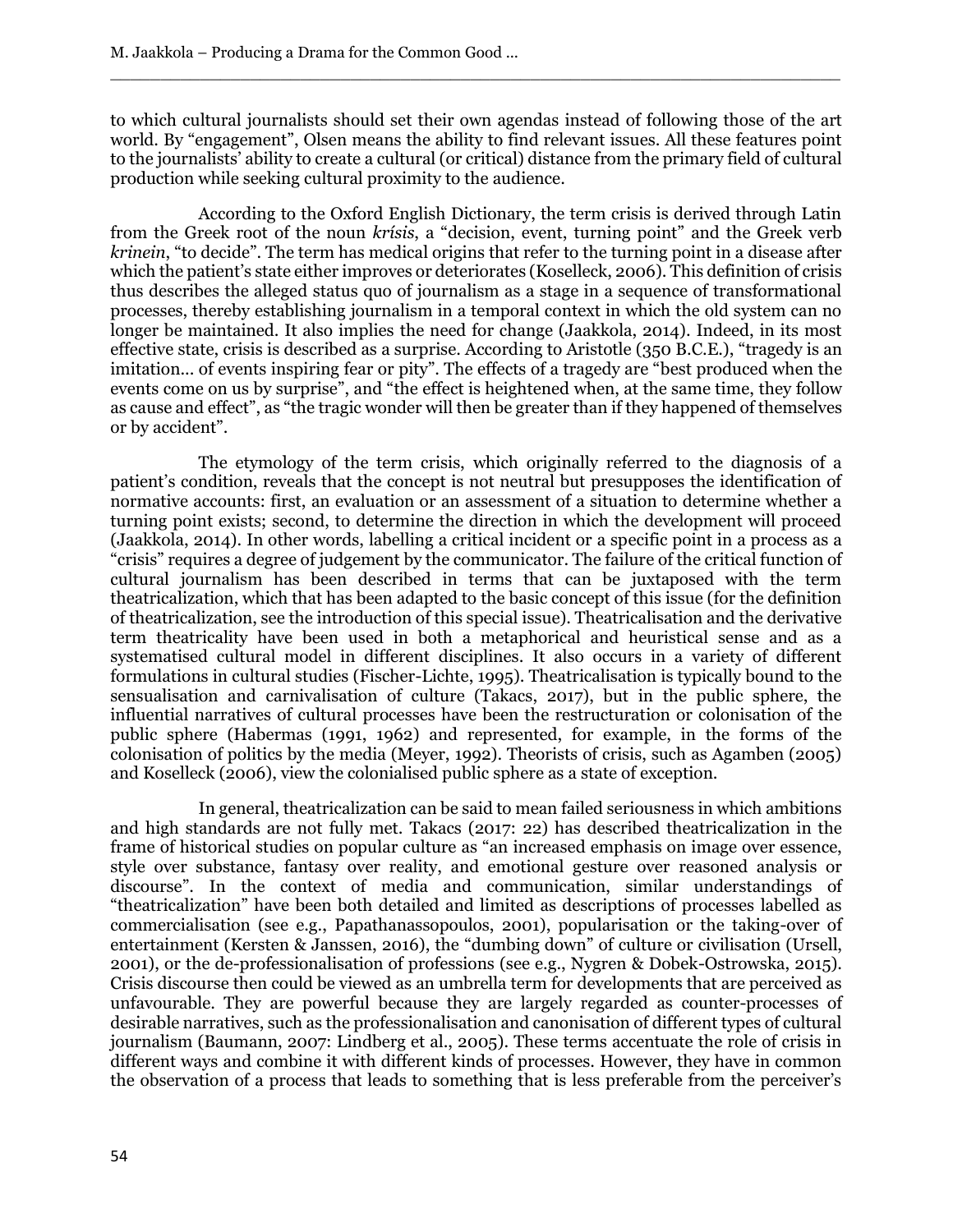point of view. Another implication is that because the point of breakdown is close at hand, an immediate reaction is required.

\_\_\_\_\_\_\_\_\_\_\_\_\_\_\_\_\_\_\_\_\_\_\_\_\_\_\_\_\_\_\_\_\_\_\_\_\_\_\_\_\_\_\_\_\_\_\_\_\_\_\_\_\_\_\_\_\_\_\_\_\_\_\_\_\_\_\_\_\_\_\_\_\_\_\_\_\_\_\_\_\_\_\_\_\_\_\_\_\_\_\_\_\_\_

In the light of the concepts discussed in this introduction, I see crisis as a *staging concept*. When it is used as part of discourse or a narrative it leads to a game that requires the positioning of the agents involved, which may expose some fundamental structures of how culture is epistemologically constituted within journalism or how it becomes the ontological object of cultural journalism.

# 3. Method

The data consists of newspaper articles collected from the largest newspapers, magazines and online sites in the Nordic countries – Denmark, Finland, Norway and Sweden – during the period 2010–2017<sup>1</sup>. The sample was retrieved using the digital media archive Retriever Research (Mediearkivet), a digital Nordic archive, owned by the Swedish News Agency TT, that includes material from newspapers, magazines and other Nordic news outlets. The database contains several millions of articles that are searchable as pdfs or full text (html). The major daily newspapers in each country, which are typically referred to as the metropolitan press, were included in the search, in addition to several other minor sources ranging from local papers to professional magazines.

In the archive Retriever Research, only online sources were available for the Danish and Finnish press. As for the Danish press, the results turned out to include many online articles of the daily printed press, and, as no open online archive was found to complement the results, the Danish results were limited to the online coverage only, based on an assumption that they would reflect the central national debates under the period of study. The retrieval of Finnish sources was based on a combined use of the digital archive Suomen media-arkisto<sup>2</sup> and the archive of the Sanoma-owned daily *Helsingin Sanomat*, as well as the reference database for Finnish periodical articles Arto, administrated by the National Library of Finland and containing information from 350 Finnish-language magazines and journals.

Because of the similarities in the media system, the term "cultural journalism" is widely used in the Scandinavian languages instead of "arts journalism" or any other forms of 'soft journalism' to describe the content published on culture pages and produced by specialised journalists (Danish and Swedish *kulturjournalistik*, Norwegian *kulturjournalistikk* and Finnish *kulttuurijournalismi*). To track articles that included references to this type of journalism, the search terms *kulturjournalistik*\* for Danish, Norwegian and Swedish articles and *kulttuurijournalis*\* for Finnish articles were used to search the digital database. The abbreviation was able to retrieve the word in different conjugations (*kulturjournalistiken, kulttuurijournalismin*), including all words that referred to the institution or phenomenon as an entity<sup>3</sup> .

 $\overline{\phantom{a}}$ 

<sup>1</sup> From 1 January 2010 to 25 September 2017.

<sup>2</sup> The newspaper archives included the print papers and digital editions of the daily papers *Aamulehti, Iltalehti, Lapin Kansa, Satakunnan Kansa* and *Helsingin Sanomat*, as well as a number of different magazine titles.

<sup>3</sup> It was discovered that the search word *kulturjournalis*\* would have retrieved too high an amount of data if all occurrences including a person's name (*kulturjournalist, cultural journalist*) were included. As in most cases, these kinds of articles would have been side notes on cultural journalism, and the focus would have been elsewhere. Hence, the search term "cultural journalism" was selected. Only the Finnish search word allowed the inclusion of persons' names (*kulttuurijournalisti*).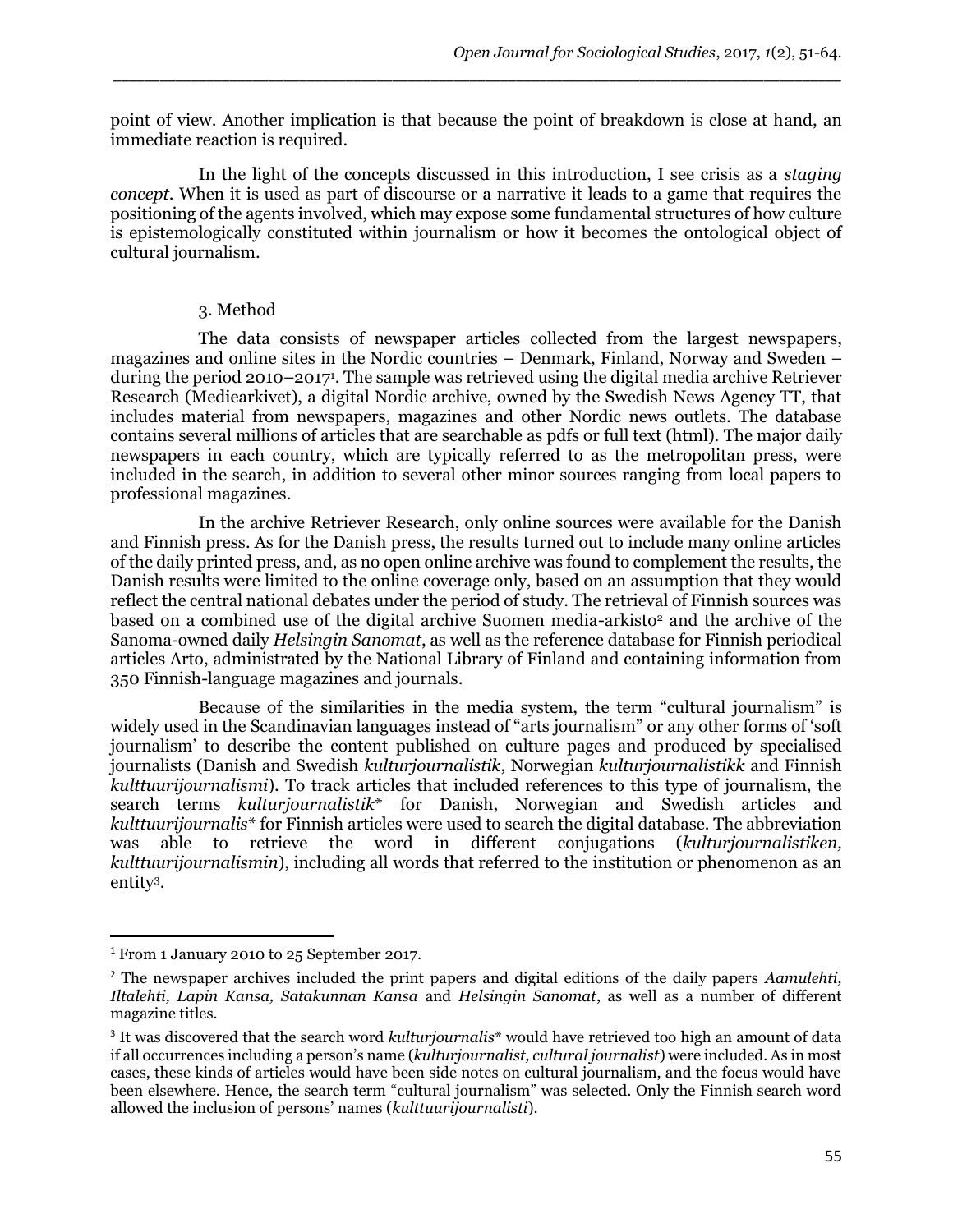The data retrieval yielded 1,787 individual articles, as summarized in Table 1. However, many articles in this sample were duplicates, as both articles with open access and articles behind the pay wall were listed in the results. Another reason is that media companies published the same story in all its different news outlets. Because leaving out articles from some newspapers while including others would have led to biased results, the duplicate articles were included in the data. In Norway, the most frequent sources were as follows: *Klassekampen* (81 articles) and *Aftenposten* (49 articles); in Sweden *Dagens Nyheter* (112 articles), *Expressen* (109 articles) and *Svenska Dagbladet* (89 articles); in Denmark *Politiken* (16 articles) and *Dagbladet Information* (14 articles); and in Finland *Helsingin Sanomat* (62 articles) and *Aamulehti* (28 articles).

 $\Box$ 

|         | 2010 | 2011 | 2012 | 2013 | 2014 | 2015 | 2016 | 2017 | Total |
|---------|------|------|------|------|------|------|------|------|-------|
| Norway  | 96   | 70   | 54   | 71   | 136  | 92   | 229  | 135  | 883   |
| Sweden  | 112  | 88   | 76   | 84   | 83   | 72   | 71   | 46   | 632   |
| Denmark | Q    | 14   | 15   | 27   | 28   | 23   | 28   | 12   | 156   |
| Finland | 31   | 8    | 15   | 24   | 17   | 10   | 5    | 6    | 116   |
| Total   | 248  | 180  | 160  | 206  | 264  | 197  | 333  | 199  | 1,787 |

Table 1. Description of the data

The search revealed that the public coverage of cultural journalism was the most voluminous in Norway with 110 articles per year on average, whereas the average number of articles on cultural journalism in the public sphere was 79 in Sweden, 20 in Denmark and 15 in Finland.

The low occurrence of articles related to cultural journalism in Finland may partly derive from the combined use of sources, as no complete database for the Finnish-language articles was available. However, the databases used for the data retrieval in this study are the most central sources of newspapers and magazines produced in the language area; therefore, the articles containing the words "cultural journalism" were identified. Despite their extensive coverage, even the search in the periodicals' databases produced only eight articles that contained the words "cultural journalism", which indicates a low level of discussion about the topic in the public sphere. Another, perhaps even more plausible, explanation might be that issues of cultural journalism are typically addressed in Finnish discussions using words other than the explicit term "cultural journalism". For example, debates may be limited to criticism, reviewing or the evaluation of the quality of the arts, and the institution of cultural journalism is not explicitly semantically involved. The word 'journalism' may also have connotations that are avoided in cultural debates in some countries. Nevertheless, the presupposition of the study, according to which cultural journalism is a term with a relatively established meaning in the Nordic region, assumes that the words should be mentioned whenever the institution of journalism and culture are addressed. Similarly, when cultural journalists are discussed, the words should be used explicitly. The low number of items retrieved could relate to observations concerning the Finnish debate on culture, cultural issues and cultural journalism, which, according to public debaters with international experience, seems to be more passive than in the neighbouring countries (Koivunen, 2017; Apunen, 2009).

Nevertheless, the question of the activity and volume of a public debate seems to involve more than just counting the number of articles that refer to a distinct type of journalism. Therefore, direct conclusions about the *activity* of cultural discussion in the public sphere cannot be drawn based on the sample, even if the number undeniably point to the frequency at which the institutional frame occurs in public discussions. Moreover, in this study, the sample served to map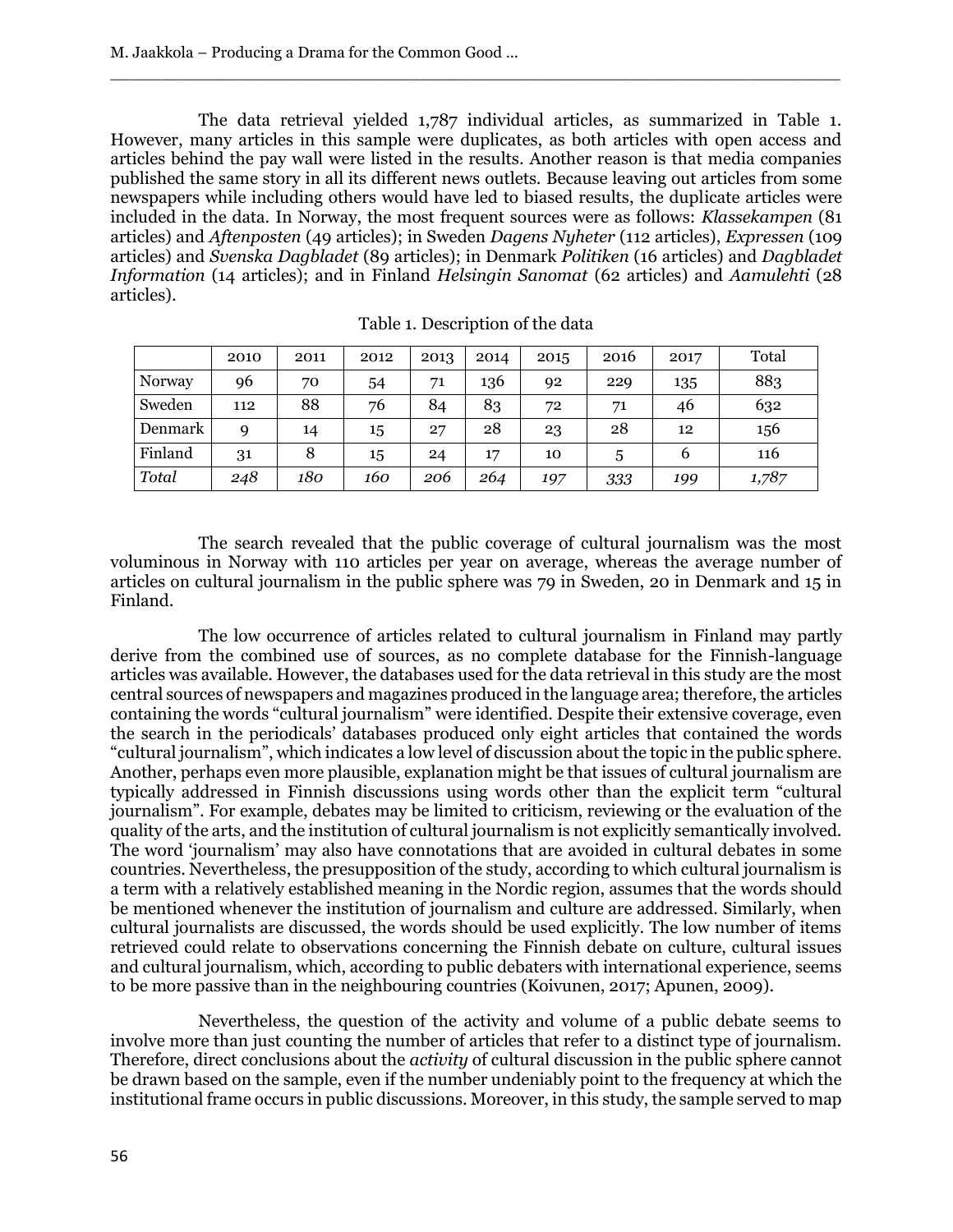public discourse at a general level, and the primary focus is not on comparing discussions between individual countries. The anatomy of the discussion on cultural journalism, the staging of cultural journalism in the public debate in terms of crisis and the performativity of the crisis are described in the next section.

\_\_\_\_\_\_\_\_\_\_\_\_\_\_\_\_\_\_\_\_\_\_\_\_\_\_\_\_\_\_\_\_\_\_\_\_\_\_\_\_\_\_\_\_\_\_\_\_\_\_\_\_\_\_\_\_\_\_\_\_\_\_\_\_\_\_\_\_\_\_\_\_\_\_\_\_\_\_\_\_\_\_\_\_\_\_\_\_\_\_\_\_\_\_

#### 4. Results

The results of the analysis of the sample of articles intended for the public's general interest supported the findings of previous studies on this topic. The results showed that the discourse on cultural journalism was tightly linked to the idea of non-preferred or notorious change (see Constantopoulou, 2016; Frey, 2014; Jaakkola, 2015b). The number of articles about the crisis indicates that it is a reoccurring frame. In Norway, 261 articles (30 %) were connected to the idea of crisis; in Sweden the number was 114 (18 %) and in Denmark it was 49 (31 %). In Finnish newspapers, 57 articles (49 %) were about the crisis.

Regarding semantics, the headings of articles on cultural journalism highlighted crisis, death, tragedy, threat and survival: "death", "crisis", "struggle", "worry", "anxiety" and "longing" were frequent word choices. The headings typically expressed a lack of hope: "The die is cast", "Who needs a critic" and "First they outsourced sports". In addition, the problems in cultural journalism were often denoted in the headings: "lack of passion", "lack of enthusiasm", "filter bubble", "reality debate gone astray", "uncriticality" and "prostitute journalism". The same descriptions were circulated across different countries, such as the sentence appropriated from Mark Twain: "the rumours of the death of cultural journalism are greatly exaggerated", which was found in the Norwegian, Danish and Finnish articles in the sample.

The leading Finnish newspaper *Helsingin Sanomat* dedicated a series of articles to examining the changes in cultural journalism, which had finished before the period of study. In the summarising article, all the problems related to the production structure were discussed according to different areas of arts and culture: film, music, games, fashion, television, literature and architecture. The series of articles in *Helsingin Sanomat* exposed several problems in cultural journalism (*HS:n sarja nosti esiin monia kulttuurijournalismin ongelmia*, 28 May 2010). The problems described included the structural characteristics that undermine journalistic integrity in the production of cultural journalism (e.g., film distributors and importers tend to offer journalists pre-paid travels to make interviews and 'goodie bags' are a normalised perquisite in the fashion field). Many articles pointed to the diminishing number of reviews in cultural journalism, which has led to storylines that emphasise individual cultural producers and their celebrity status instead of the focus on content and its quality, which is the function of a review. This series of articles presented a systematic analysis of the crisis approach by addressing long-standing structural problems rather than raising an alarm about the perceived abrupt change.

A common starting point for the coverage on cultural journalism was the opinion that because cultural journalism had never managed to draw the public's attention, it should thus be discussed more frequently. For example, in the Swedish *Svenska Dagbladet*, Lisa Irenius remarked, "the future of cultural journalism is to an overwhelming extent discussed with risks as starting point, rather than the possibilities", and "cultural journalism is never in the focus when seminars about the digital development are organized" ("This is how the future cultural journalism looks like", *Så blir framtidens kulturjournalistik*, 31 May 2015). Against this backdrop, the contributions of culture newsrooms to the cultural debate, which often only address cultural journalism in the public space, seem to be mere activism performed to strive for a better future.

This approach to the crisis seems to resonate well with the public discussion and research on the media. In addition to the status of cultural journalism, the 21st-century media have been discussed extensively with regard to crisis, change and renewal in terms of the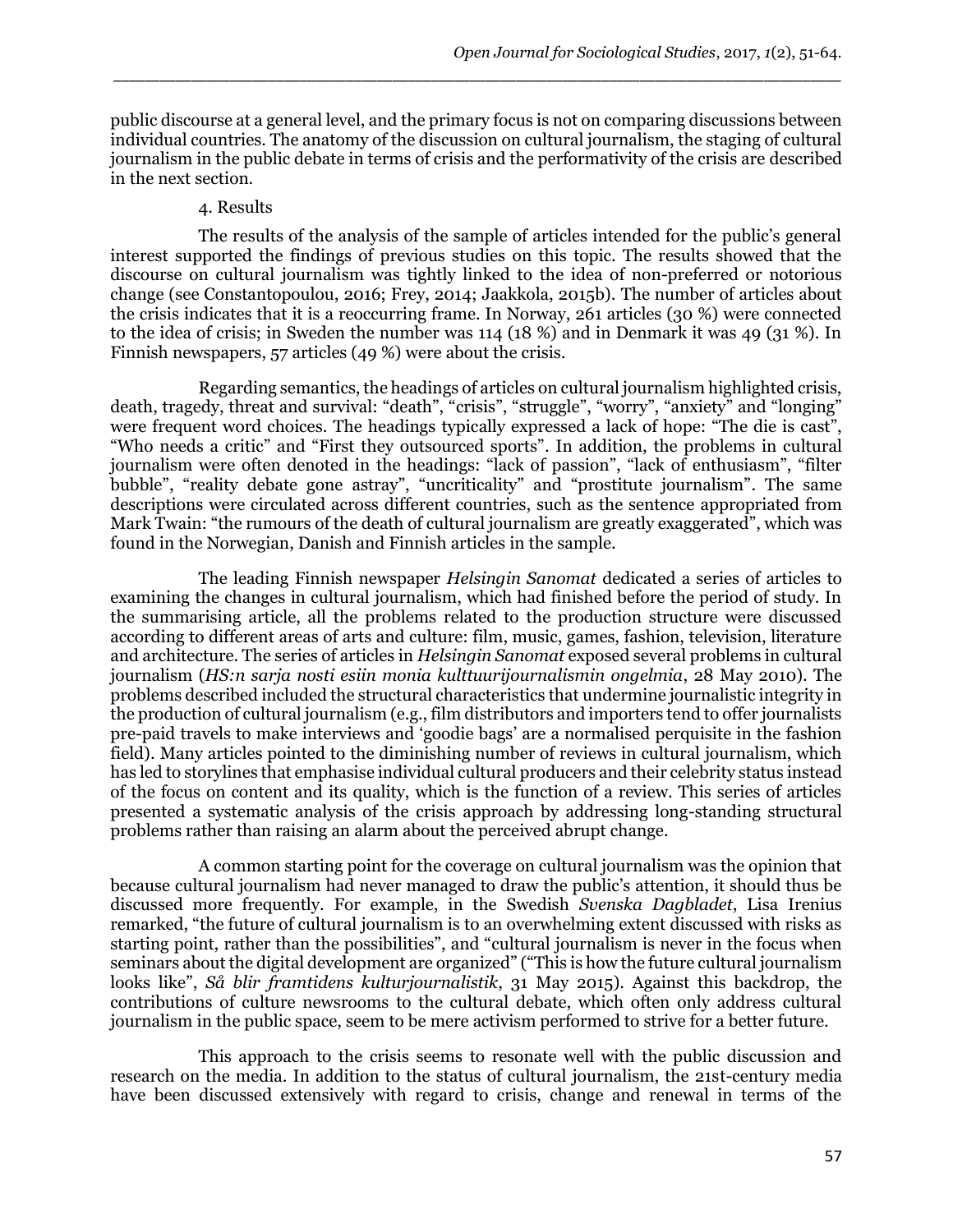professional crisis in content production, the change in professional values and identities (see e.g., Nygren & Dobek-Ostrowska, 2015), the economic crisis in the funding of journalism (see e.g., Kaye & Quinn, 2010) and the socio-cultural crisis based on the altered social functions of journalism and media in society (see e.g., Peters & Broersma, 2017). However, in addition to the crisis frame, the results clearly showed a clear positive strain in many articles in the sample. Cultural journalism was either covered by addressing its "quality", "level", "renewal", "modernization", "digitalization" or future intentions and ambitions of the media. For example, the media will "focus on the reenlivening of culture", "recruit new employees", innovate "new forms of cultural journalism" and launch "study programs for cultural journalists". Indeed, "culture will be reconquered". Moreover, diligent attention is paid to such efforts as if the "positive" developments would occur without question. The main message of all these types of news articles is that culture and cultural journalism are needed. They are about taking cultural journalism seriously despite difficult conditions and challenges. By sharing the characteristics in their framing, these articles appeared to present a counter-argument against the implicit assumption that as a journalistic "beat", culture is expendable.

 $\Box$ 

In other words, the results showed both supporting and contesting positions, both of which related the content to the idea of crisis as a turning point. Crisis works as a staging concept that bridges the shortcomings of the past and visions of future. Discussing a crisis resembles living through a *thaumaston*, which reflects both the inevitability of a catastrophe and the opportunity to create a reaction. In Aristotle's *Poetics*, pity and fear serve as the basis for tragedy to produce a catharsis at the end of a drama. According to Koselleck (2006: 374), the term crisis "takes hold of old experiences and transforms them metaphorically in ways that create new expectations". This transformation is more than metaphorical because it has 'real-world' consequences that urge action.

In setting up the crisis in the public stage, the following opinions about the status of cultural journalism were expressed in the sample articles:

> *Culture is and will continue to be a low-priority issue in journalism.* According to the utterances in the press coverage, culture is easily disregarded in times of economic scarcity and re-structurations in media organisations, or it is rather passively ignored by not being invested in by the media organisations. There is, in other words, a crisis, but no one is interested. It is "only culture", so why care? This statement is particularly fuelled by real changes in which the position of cultural journalism has undeniably deteriorated; during the research period, several culture newsrooms were closed down in the Nordic countries, freelancers were hired, they protested against media companies or newsrooms presented strategies in which culture was not included.

> *Cultural coverage is under threat.* This statement underpins the fight for life or death. The threat might come from various directions: it might be click journalism, or "clickocracy", commercial pressures, a shift in political power (e.g., a "Donald Trump" or a governmental minister) or elitism among cultural journalists. A central concern is that culture is not saleable and that culture can hardly be made profitable at least not without compromising what is referred to as quality content. With regard to relatively limited audiences, the cultural sector has never been a lucrative business, but several factors are now contributing to its change. For example, during the period of study, there was much discussion in the sample countries about user-paid content specifically that if nobody were willing to pay for culture its existence would be threatened under the contemporary conditions of the market economy.

> *Cultural journalism has already changed and not necessarily for the better.* This opinion was expressed in a conglomerate group of discourses that assessed the experienced or perceived development of cultural journalism. They conveyed a sense of deterioration rather than making a clearly structured argument. This opinion implies that the turning point in the crisis process has already passed. The existing coverage has decreased, is insufficient, cultural journalists and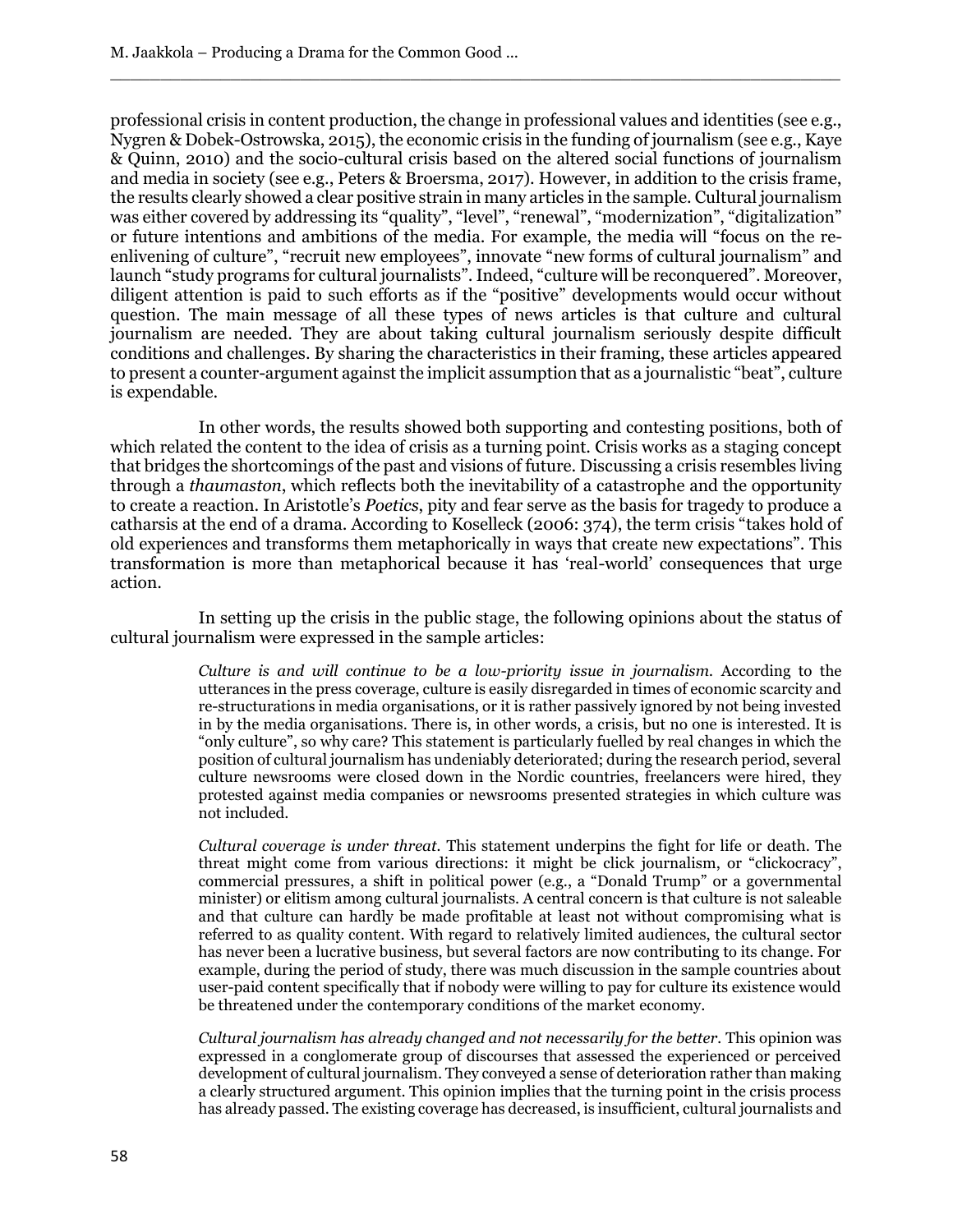reviewers have become less critical or culture editors either overestimate or underestimate their readers. The reason for this assessment may remain unclear, but its impetus is nostalgia for the old days, the desire for a better future, or simply being unsatisfied with the contemporary conditions in which cultural journalism is produced.

In all these statements of opinion, the rules of discourse govern a game in which some social groups are actors and others are spectators. In the metadiscourse, two dimensions reoccur throughout the texts. The first dimension deals with the identification of the origins of discourse in which the speaker's point of view was predominant. This dimension concerns a sense of belonging, membership in or inclusion from the speaker's point of view. It concerns whether cultural journalism is conceived of as part of a wider field in journalism and media or whether it is a specific field in its own right. The first alternative seeks similarities between cultural journalism and the rest of the journalism or media field, whereas the second alternative tends to emphasize the characteristics that distinguish cultural journalism from other types of journalism or media. A general distinction seems to exist between those who identify with the "media people", that is, staff writers and employees in media organisations, and those who feel outside the power fields of the media, that is, artists.

\_\_\_\_\_\_\_\_\_\_\_\_\_\_\_\_\_\_\_\_\_\_\_\_\_\_\_\_\_\_\_\_\_\_\_\_\_\_\_\_\_\_\_\_\_\_\_\_\_\_\_\_\_\_\_\_\_\_\_\_\_\_\_\_\_\_\_\_\_\_\_\_\_\_\_\_\_\_\_\_\_\_\_\_\_\_\_\_\_\_\_\_\_\_

The second dimension is related to the origin of the threat that is crucial to the idea of crisis. *The locus of crisis* refers to the place in which the crisis can be found. This dimension often deals with "them", in contrast to "us", by perceiving threats as either external or internal. External threats include "click" journalism and commercial pressures in journalistic production, which are foreign to the internal rules of critical cultural production. Internal threats include low, self-set standards of quality, conservatism, and the fear of change.

The cultural field is so multi-faceted that the number of different combinations of the distinctions between these two dimensions is very high. Moreover, the positionings are constantly in flux. However, from the positionings of "we" and "them", it is possible to connect to the main opinions described above, and engagement means involvement in the collective staging of a crisis that is the driving force of the public explosion in cultural issues. Indeed, in the discourse on culture, individuals are typically seen as heroic figures embarking on a fight, struggle or (cultural) war, which is evident in the frequent occurrence of the expression "fight for culture" (*kampen om kultur, kulturkampen*) in the sample articles. In one article, Åsa Linderborg, the culture chief of the Swedish *Aftonbladet,* asserted, "culture sections that spread the light of a fragrance candle will never gain relevance" ("Culture is", *Kultur är*, 25 March 2017).

## 5. Discussion

Nordic scholars who discuss cultural journalism have contradicted the crisis narrative and deemed it counterproductive if not partly misleading (Knapskog & Larsen, 2008; Kristensen & Riegert, 2017; Kristensen, 2010). In recent decades, the volume of cultural coverage in the daily newspapers has significantly increased. Moreover, as online editions of the news outlets have been developed, better conditions for cultural coverage have been created in online publishing. In addition, journalistic thinking, supported by several layout and format re-designs and organisational re-structurations in media organisations, has contributed to increasing the quality of the journalistic product. The number of titles of special-interest magazines in the sphere of arts and culture has been relatively stable in the present decade (See e.g., Jaakkola, 2015a; Purhonen et al., 2017; Kristensen, 2010). The boundaries between different forms or fields of arts (Purhonen et al. 2017; Jaakkola, 2015a) and between different subtypes of culturally oriented journalism (Kristensen & From, 2012) have been observed to have blurred, which was one source of the alarming debates. To complicate the mediascape further, in the new millennium, a range of new, diverse channels for bottom-up cultural debate and coverage have emerged, which remain under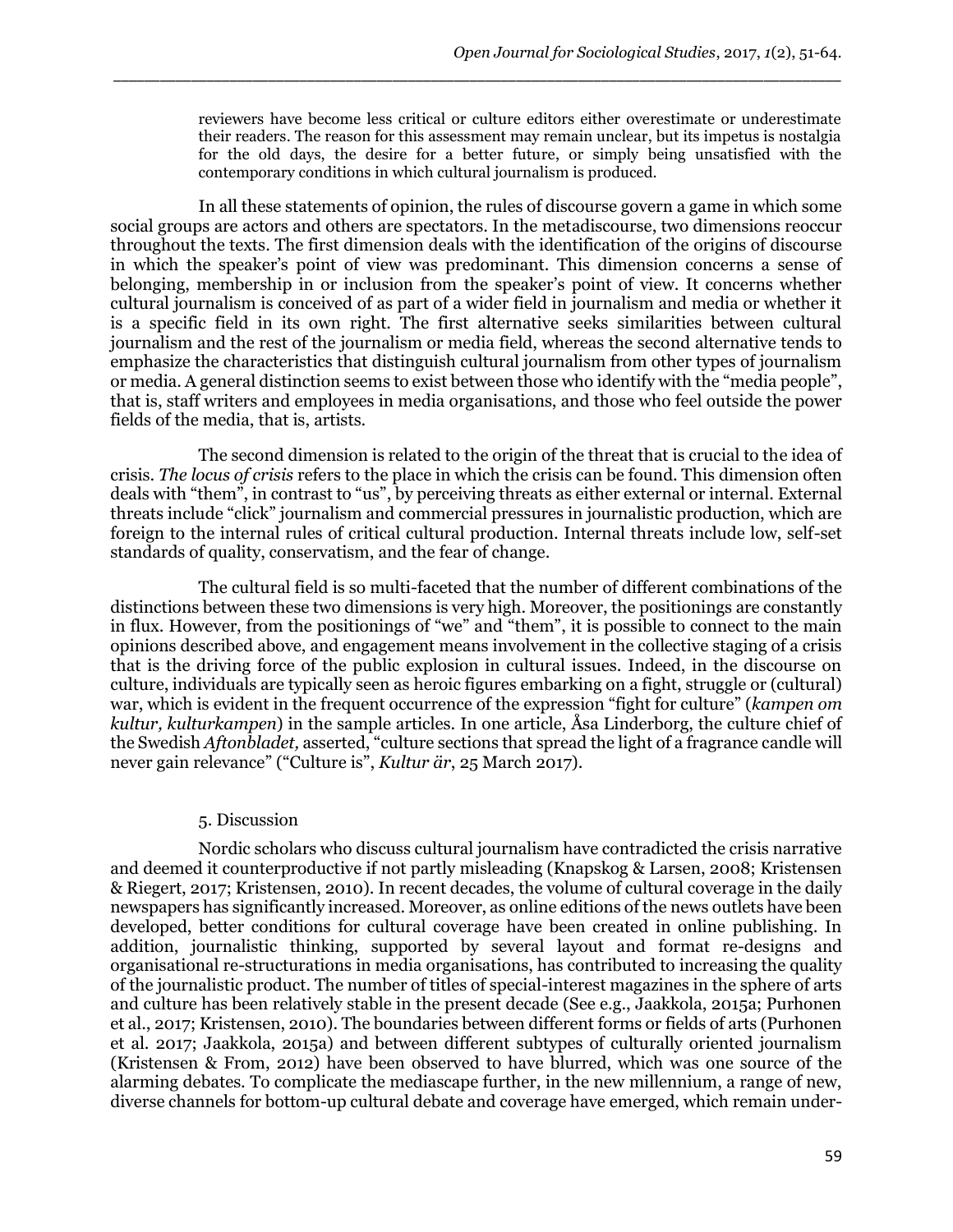researched, including the blogosphere, microblogs (twitosphere) and other userspheres that are enabled by social networking sites such as Facebook and Instagram.

 $\Box$ 

However, with regard to the persistence of the crisis discourse, we must note that the crisis narrative and the theatricalization of the crisis, which constitute performative actions in the public sphere, do perform important functions. The analysis of the articles published in the Nordic countries, revealed at least three fundamental functions to which the aspects discussed above can be subordinated.

First, the view that cultural journalism is a problematic area involves an identification that aims at positioning the institution not only for the audiences external to it but also for the social groups involved in its production. *Crisis discourse serves to relate cultural journalism to other areas of journalism and to society in general.* As an area that has typically been marginally positioned in journalism and society and has suffered from the ambiguous definition of the word "culture", there has been a distinct need, which was expressed in the early textbooks on cultural journalism, to justify the affiliations of cultural journalism to general or mainstream journalism and thus to democracy (Hansen, 1977; Loman et al., 2007; Riegert & Roosvall, 2017).

Second, the crisis discourse is a *discourse about the quality of cultural journalism*. In particular, because the deterioration of quality has gained attention, it is typically the centre of discussion. Unlike other types of journalism, cultural journalism and similar forms of journalism, such as literary journalism and lifestyle journalism, has been regarded as a form of art, in which the literary qualities of the writing are valued compared with the standardised and impersonalised form of news journalism, which is the predominant form. For example, in contrast to political, economic, environmental and foreign affairs journalism, in cultural journalism the subjective input typically takes precedent over the news-making aspect. To address cultural journalism in the frame of crisis thus marks the attempt to discuss and ensure its quality.

Third, the objective of the crisis discourse is to enhance the working conditions for cultural journalists to attain the ideals of quality of cultural journalism. Crisis discourse can thus be seen as an attempt to *create better conditions for work and action*. This kind of strain presents activism in which culture and cultural journalism appear in the public sphere as "weaker" agents that have to be defended against the Goliaths of news journalism, the market or other intrusive factors that are seen as risks to the inner logics of culture.

With regard to these basic, profoundly interconnected functions of the crisis discourse in the public sphere, the persistence of such discourse may to some degree be better understood. In effect, addressing the crisis does not concern addressing the actual developments within the media landscape, even if their influence cannot be denied, as much as addressing the worst and best scenarios in order to sustain the integrity and autonomy that are necessary preconditions for cultural production. In cultural production, the risk of reducing art and culture to their material conditions is always at stake (Brandellero & Kloosterman, 2010). By addressing the questions of content and quality, cultural producers are able to establish internal rules that create conditions in the external environment to allow autonomy and integrity. In the case of journalism, however, the crisis discourse also serves to contribute to increased accountability as structural or internal problems are exposed and publicly discussed.

Moreover, both culture and media are high-threshold issues that need to be made journalistically interesting in order to place them on the public agenda although for different reasons. As a process, culture contests the journalistic patterns that are manifest in news values which favour abrupt changes, events, persons and concrete matters rather than slow, gradual, enduring processes. For the media, reporting issues that need self-reflection and openness, even if accountability is officially endorsed in discourse about the quality of journalistic culture and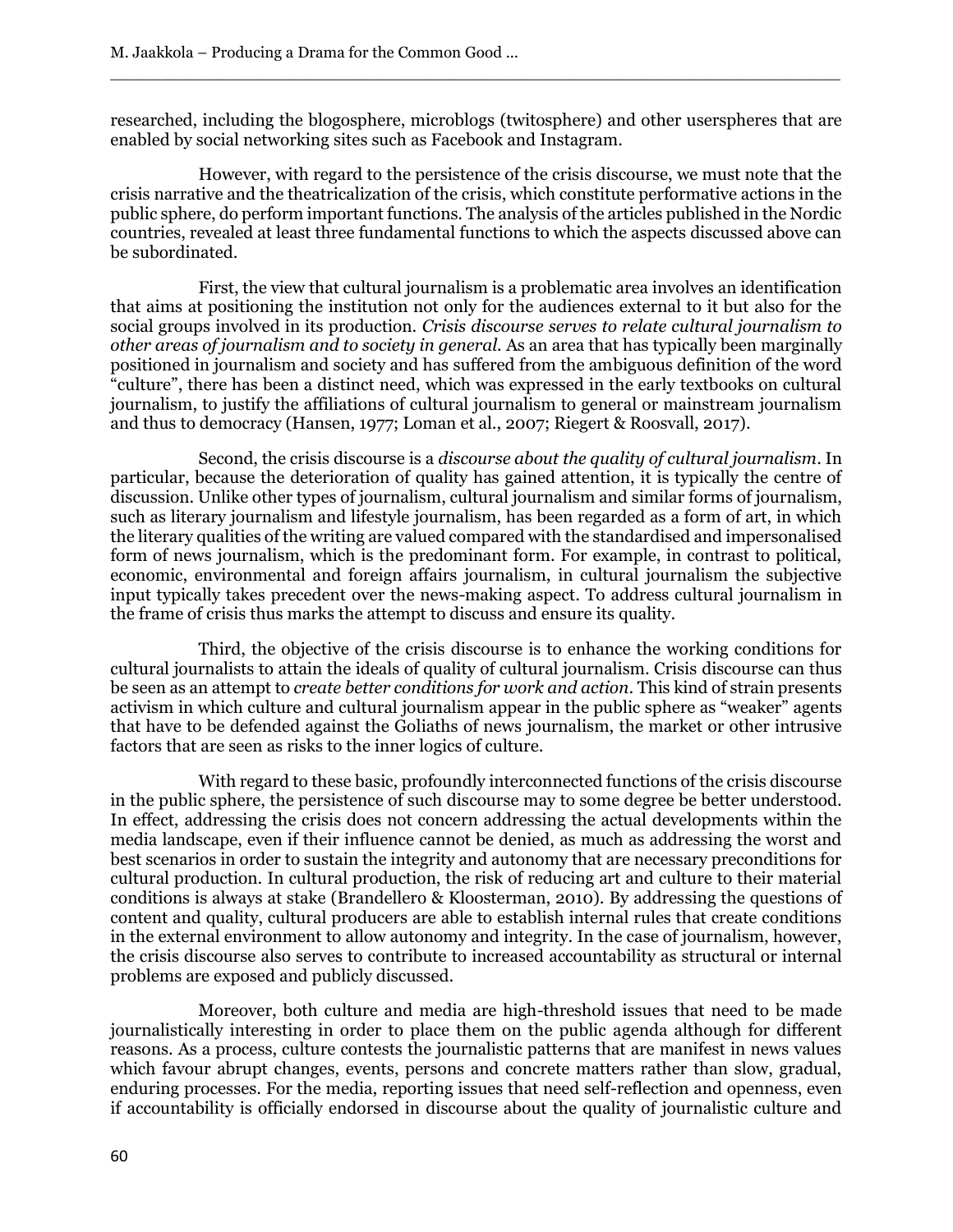practice, is a complicated question. Issues regarding the activities of the media are often considered in only professional magazines instead of being discussed in the public sphere for the general interest of large audiences, which often requires that the coverage of self-covering issues is a distinct reason for placing them on the agenda. It is not too unrealistic to think that the crisis frame has been adopted in order to make culture topical, interesting and thus relevant as a journalistic issue. It then functions as *an entry point* into the public discussion (Jaakkola 2015b). Simultaneously, the entry into public discussion is part of the self-interested behaviour of participants involved in the production of the discourse (Fengler & Ruß-Mohl, 2008).

\_\_\_\_\_\_\_\_\_\_\_\_\_\_\_\_\_\_\_\_\_\_\_\_\_\_\_\_\_\_\_\_\_\_\_\_\_\_\_\_\_\_\_\_\_\_\_\_\_\_\_\_\_\_\_\_\_\_\_\_\_\_\_\_\_\_\_\_\_\_\_\_\_\_\_\_\_\_\_\_\_\_\_\_\_\_\_\_\_\_\_\_\_\_

However, the semantical flexibility of the basic concepts underlying the discussion culture, quality of content and work, and as discussed above, the concept of crisis and its theatricalization—may be elusive unless it is anchored in a specific context<sup>4</sup> . Because of the possibility of multiple parallel definitions that denote very different semantic extensions of the term, the intangibility of the underlying concepts challenge rational deliberations in public about the cultural institution of cultural journalism and its related issues. In this ambiguous discursive sphere, crisis, which points to a single original event in a chain of events, appears to be an appropriate anchoring point for communication. This anchoring may concern not only the discussion of cultural journalism but also other cultural issues, which tend to oscillate between the opposite but complementary poles of cultural and democratic objects and commercial and market objects (Eide & Knight, 1999). In this dynamic landscape of competing notions that are sometimes complementary and sometimes conflicting, the simplicity of crisis as a chronologically and spatially defined point of reference partly explains journalism's affinity for easily definable questions and issues instead of addressing concerns at the institutional level.

## 6. Conclusions

 $\overline{\phantom{a}}$ 

This analysis of journalistic general-interest coverage in the institution of cultural journalism indicates that the idea of crisis provides a fruitful project for discussions that otherwise would not fulfil the journalistic criteria for being interesting, topical or relevant. With the help of the crisis discourse, culture is being pushed forward from the periphery towards the centre. The ultimate threat to society includes the question of what would happen if culture were taken away from us.

To some extent, crisis discourse is part of the definition of what is meant by quality cultural journalism, cultural communication and cultural work in the wider sense. The agents involved in cultural communication are supposed to be passionately interested in the issues they address and to fight for the common good with which culture is synonymous. That is the reason that the crisis discourse seems a natural fit with the cultural journalist's parlance. When the common cultural fight seems stagnated, it is an equally "natural" action to react to the shortcomings and threats, to resume the cultural fight that constitutes that grand drama that is the driving force of the cultural public sphere.

The public sphere, which is affected by general-interest newspapers and specialinterest periodicals, is not the only space in which reflections on the institution of cultural journalism and its constitutive agents occur. Many statements concerning these reflections are documents that fall into the category of grey literature, which consists of materials produced in

<sup>4</sup> For example, according to Raymond Williams (1976), because culture is one of the most complicated words in the modern English language, it needs to be defined in every context. Similarly, quality is a multidiscursive concept that is used in several different approaches and definitions (in the framework of journalism, see Arnold, 2008).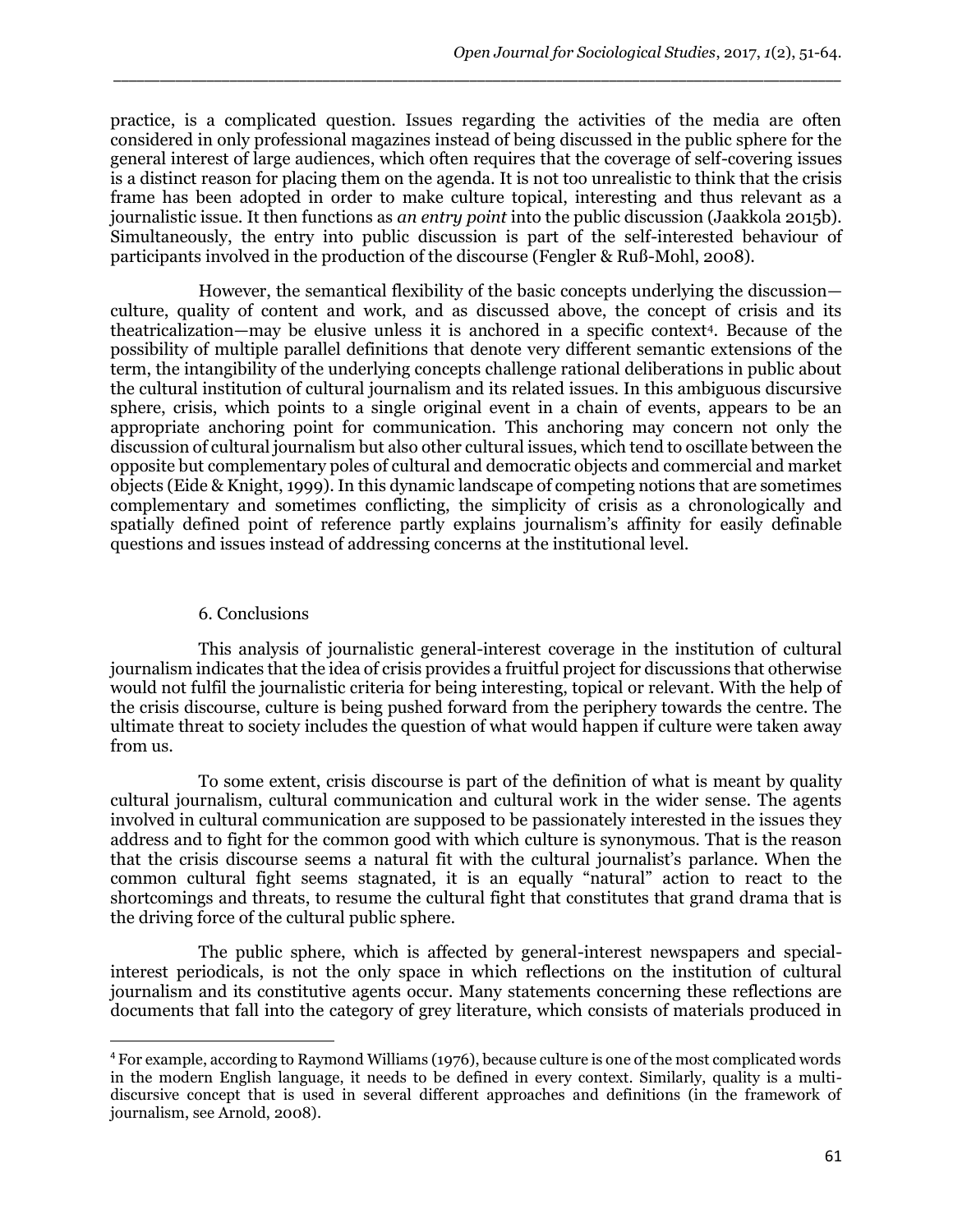and by organisations outside the traditional commercial or academic publishing and distribution channels (Schöpfel, 2010). Such materials are also orally produced in encounters that are not recorded or documented, such as conferences, seminars, workshops, public discussion events, informal discussions etcetera. The discourse that is historically recorded is not necessarily representative of the professional practitioners' discussions and views in a certain period. However, it can be said that the issues that are assessed as interesting and relevant in a democracy are and should be addressed by the press and media. Moreover, the discussions recorded on these platforms must reflect current issues in the professional field.

 $\Box$ 

#### Acknowledgements

This research did not receive any specific grant from funding agencies in the public, commercial, or not-for-profit sectors.

#### References

Agamben, G. (2005). *State of exception.* Chicago: The University of Chicago.

- Apunen, M. (2009). Kulttuurijournalismin muistolle [Cultural journalism in memoriam]. *Aamulehti*.
- Aristotle (2017). *Poetics*[. http://classics.mit.edu/Aristotle/poetics.1.1.html.](http://classics.mit.edu/Aristotle/poetics.1.1.html) Accessed 27.9.2017.
- Arnold, K. (2008). Qualität im Journalismus: ein integratives Konzept [Quality in journalism: An integrative concept]. *Publizistik*, *53*(4), 488-508.
- Baumann, S. (2007). *Hollywood highbrow: From entertainment to art*. Princeton, Woodstock: Princeton University Press.
- Blank, G. (2007). *Critics, ratings, and society: The sociology of reviews*. Lanham: Rowman & Littlefield Publishers.
- Brandellero, A. M. C., & Kloosterman, R. C. (2010). Keeping the market at bay: Exploring the loci of innovation in the cultural industries. *Creative Industries Journal*, *3*(1), 61–77.
- Constantopoulou, Ch. (2016). Introduction narratives of crisis: Myths and realities of the contemporary society. *French Journal of Media Research*, 5/2016.
- Eide, M., & Knight, G. (1999). Public/private service: Service journalism and the problems of everyday life. *European Journal of Communication*, *14*(4), 525–547.
- Elkins, J. (2003). *What happened to art criticism?* Chicago: Prickly Paradigm Bristol University Presses.
- Elkins, J., & Newman, M. (Eds.) (2008). *The state of art criticism*. New York: Routledge.
- Fengler, S., & Ruß-Mohl, S. (2008). Journalists and the information-attention markets: Towards an economic theory of journalism. *Journalism*, *9*(6), 667-690.
- Fisher-Lichte, E. (1995). Introduction: Theatricality a key concept in theatre and cultural studies. *Theatre Research International*, *20*(2), 85-90.
- Fiske, J. (2010). *Understanding popular culture* (2<sup>nd</sup> ed.). London and New York: Routledge.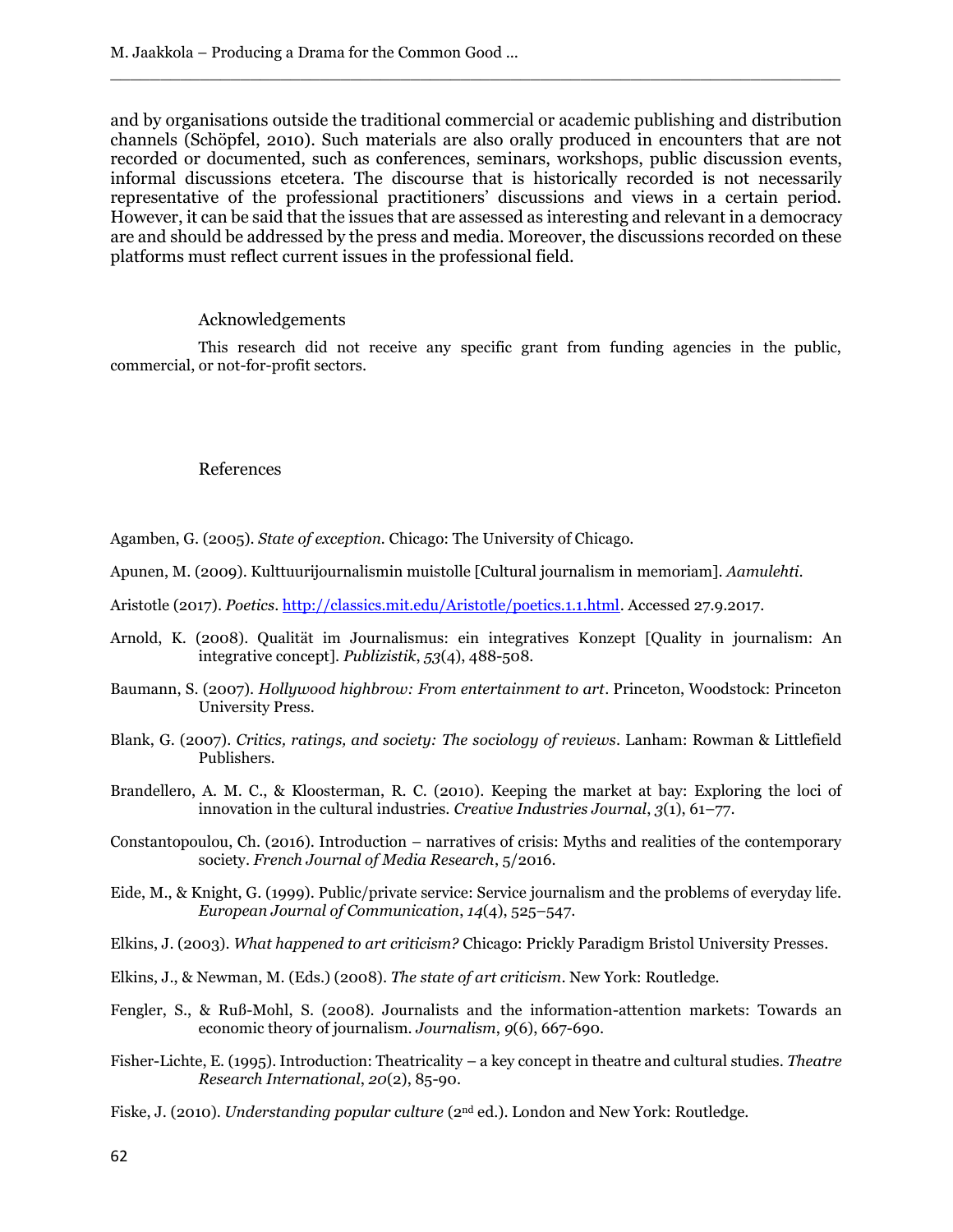Freidson, E. (2001). *Professionalism: The third logic*. Cambridge: Polity Press.

Frey, M. (2014). *The permanent crisis of film criticism: The anxiety of authority*. Amsterdam: Amsterdam University Press.

\_\_\_\_\_\_\_\_\_\_\_\_\_\_\_\_\_\_\_\_\_\_\_\_\_\_\_\_\_\_\_\_\_\_\_\_\_\_\_\_\_\_\_\_\_\_\_\_\_\_\_\_\_\_\_\_\_\_\_\_\_\_\_\_\_\_\_\_\_\_\_\_\_\_\_\_\_\_\_\_\_\_\_\_\_\_\_\_\_\_\_\_\_\_

- Gates, H. L. Jr. (1992). *Loose canons: Notes on the culture wars.* New York and Oxford: Oxford University Press.
- Habermas, J. (1991). *Structural transformation of the public sphere: An inquiry into a category of bourgeois society.* New York: MIT Press.
- Hallin, D. C., & Mancini, P. (2004). *Comparing media systems: Three models of media and politics.* New York: Cambridge University Press.
- Hanitzsch, T. (2007). Deconstructing journalism culture: Toward a universal theory. *Communication Theory, 17*, 367-385.
- Hansen, E. H. (1977). *Kulturjournalistik* [Cultural journalism]. Copenhagen: Hernov.
- Hovden, J. F., Nygren, G., & Zilliacus-Tikkanen, H. (Eds.) (2016). *Becoming a journalist: Journalism education in the Nordic countries.* Gothenburg: Nordicom.
- Jaakkola, M. (2014). Dismantling the crisis of journalism: Outline of an analytical approach. *Teaching Journalism and Mass Communication*, *4*(2), 1-14.
- Jaakkola, M. (2015a). *The contested autonomy of arts and journalism: Change and continuity in the dual professionalism of cultural journalism.* Tampere: Tampere University Press.
- Jaakkola, M. (2015b). Witnesses of a cultural crisis: Representations of media-related metaprocesses as professional metacriticism of arts and cultural journalism. *International Journal of Cultural Studies*, *18*(5), 537-554.
- Jukarainen, P. (1999). Norden is dead long live the eastwards-faced Euro-North: Geopolitical re-making of Norden in a Nordic journal. *Cooperation and Conflict*, *34*(4), 355-382.
- Kersten, A., & Janssen, S. (2016). Trends in cultural journalism: The development of film coverage in crossnational perspective, 1955–2005. *Journalism Practice*, *11*(7), 840-856.
- Knapskog, K., & Larsen, L. O. (2008). *Kulturjournalistikk: pressen og den kulturelle offentligheten* [Cultural journalism: The press and the cultural public sphere]. Oslo: Scandinavian Academic Press.
- Koivunen, A. (2017). Kulturjournalistikens ödestimme [The destiny of cultural journalism]. *Hufvudstadsbladet*, 21 July 2017.
- Koselleck, R. (2006). Crisis. *Journal of the History of Ideas*, *67*, 357-400.
- Kristensen, N. N. (2010). The historical transformation of cultural journalism. *Northern Lights: Film & Media Studies Yearbook*, *8*(1), 69-92.
- Kristensen, N. N., & Riegert, K. (eds.) (2017). *Cultural journalism in the Nordic countries.* Gothenburg: Nordicom.
- Kristensen, N. N., & From, U. (2012). Lifestyle journalism: Blurring boundaries. *Journalism Practice*, *6*(1), 26-41.
- Lindberg, U., Gudmundsson, G., Michelsen, M., & Weisethaunet, H. (2005). *Rock criticism from the beginning: Amusers, bruisers and cool-headed cruisers.* New York: Peter Lang.